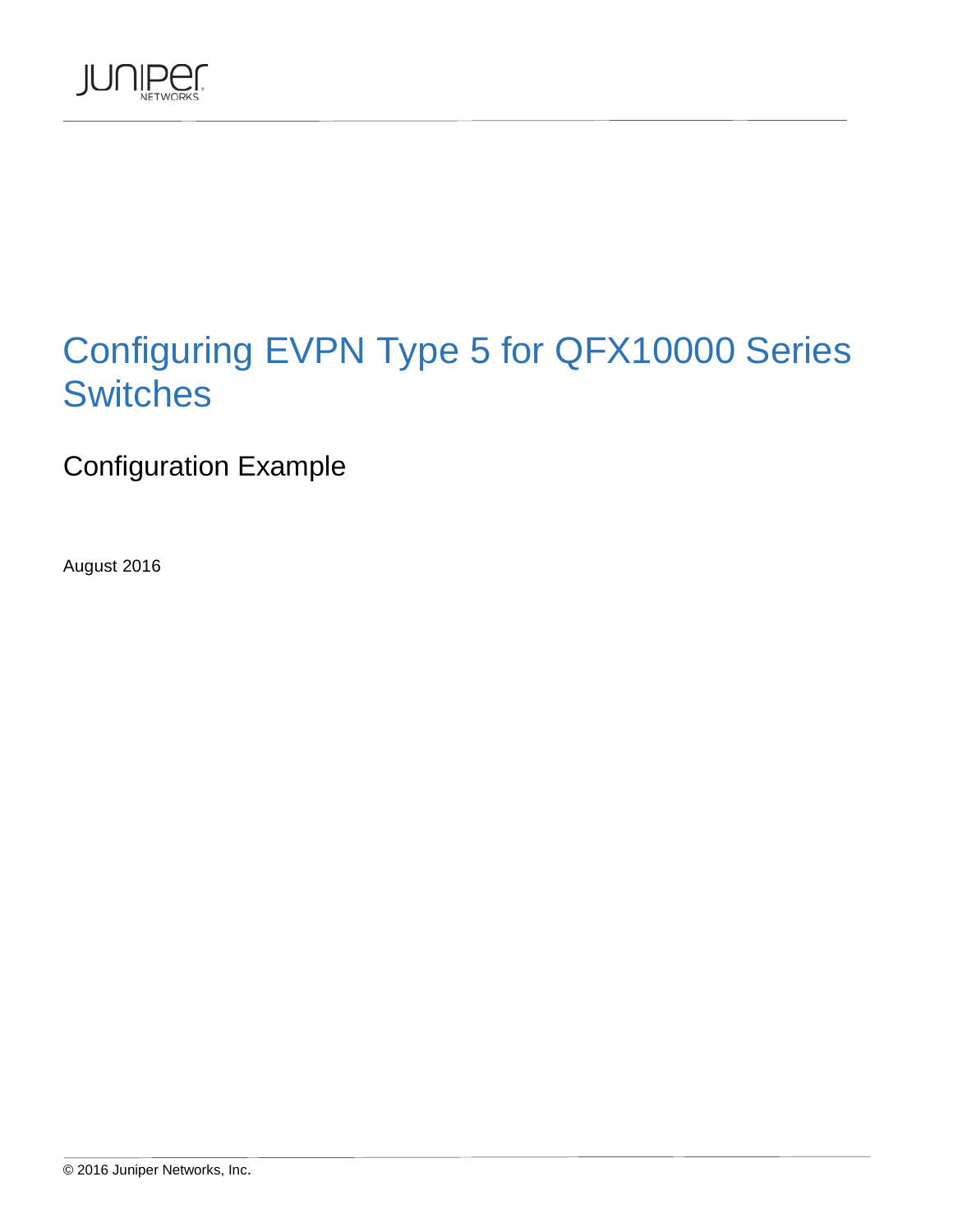Juniper Networks, Inc. 1133 Innovation Way Sunnyvale, California 94089 USA 408-745-2000 www.juniper.net

Copyright © 2016, Juniper Networks, Inc. All rights reserved.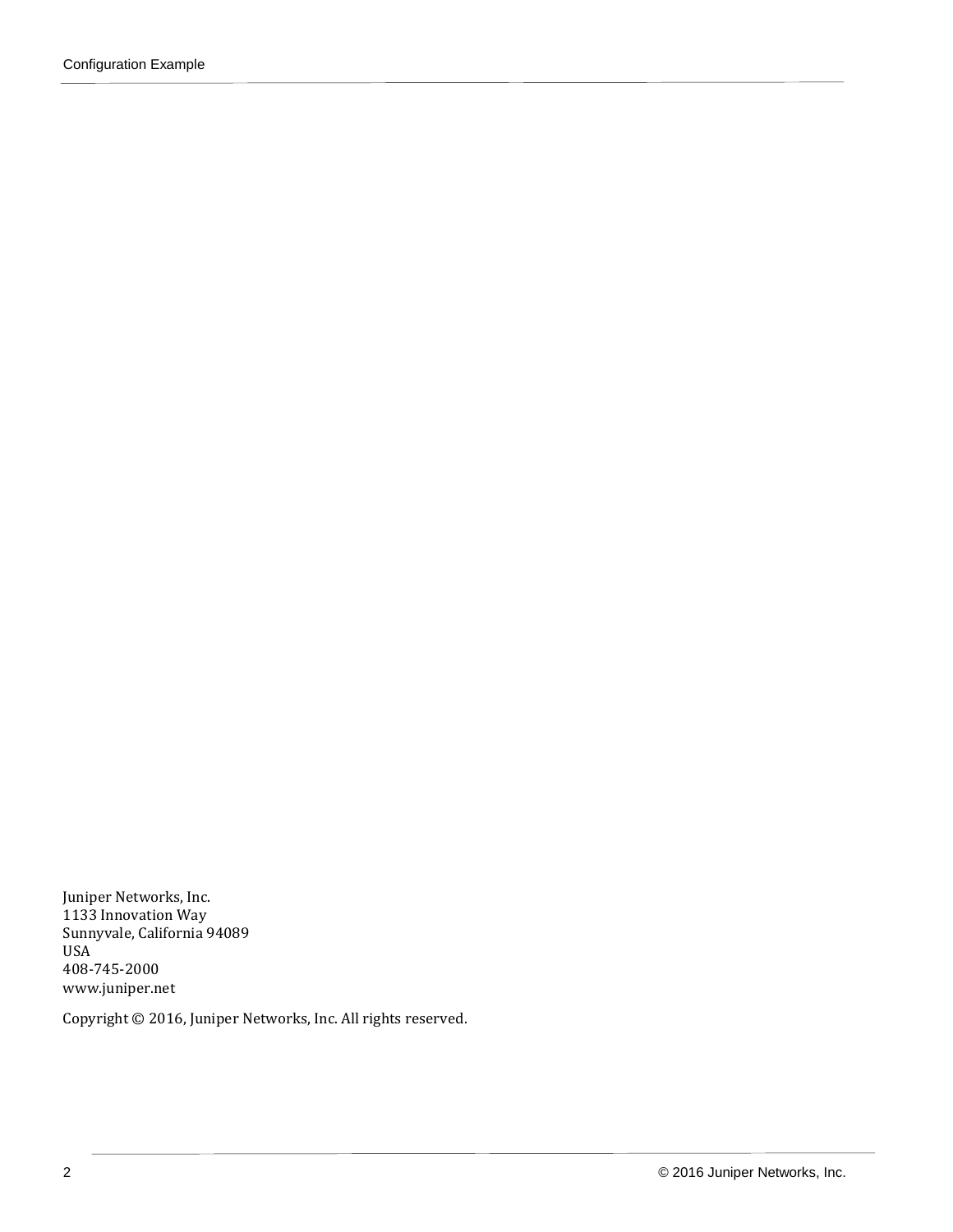### Contents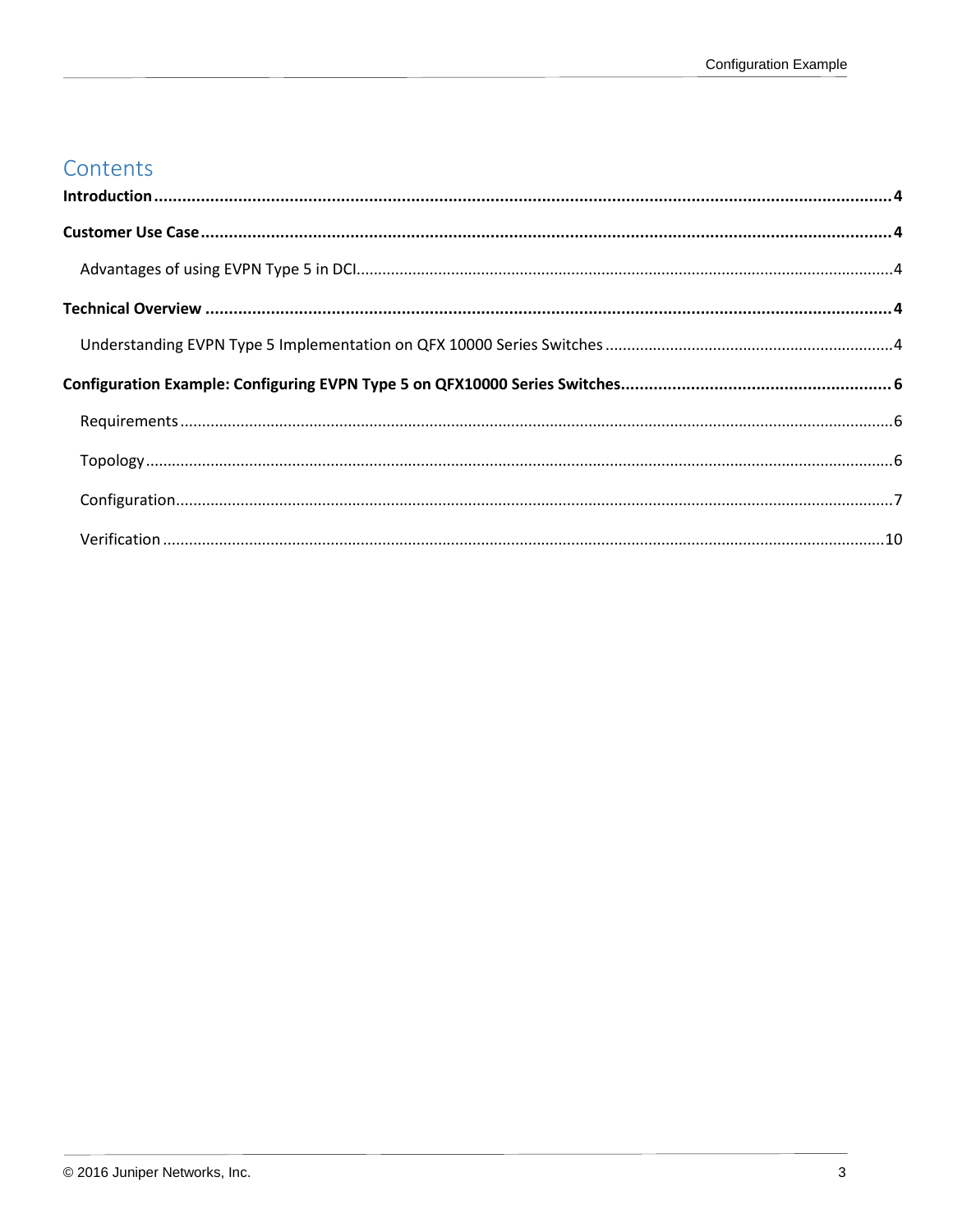# <span id="page-3-0"></span>**Introduction**

This document describes how to configure EVPN Type 5 on QFX10000 Series switches. Currently, only EVPN/VXLAN and symmetric Type 5 is supported.

## <span id="page-3-1"></span>**Customer Use Case**

### <span id="page-3-2"></span>**Advantages of using EVPN Type 5 in DCI**

When a single Layer 2 domain is not extended across multiple data center (DC) locations, the IP subnet belonging to this Layer 2 domain is confined within a single DC. If all Layer 2 domains within each DC network satisfy this requirement, there is no longer a need to advertise separate MAC+IP routes for each tenant between DCs, as host routes for the tenants can be aggregated. Thus, the Layer 2 inter-DC connectivity issue can be simply transformed to an inter-DC Layer 3 IP prefix reachability issue. A unified EVPN control plane can be used to accomplish Layer 3 route advertisement between multiple DC locations, avoiding the need for an additional L3 VPN protocol family.



#### **Summary of advantages**

- No need to exchange all hosts routes between DC locations, resulting in lower RIB/FIB requirements on DCI equipment
- No need to use multiple protocol families (EVPN and L3 VPN) to advertise Layer 2 and Layer 3 reachability information

# <span id="page-3-3"></span>**Technical Overview**

### <span id="page-3-4"></span>**Understanding EVPN Type 5 Implementation on QFX 10000 Series Switches**

IETF draft "IP Prefix Advertisement in EVPN" [\(https://tools.ietf.org/html/draft-ietf-bess-evpn-prefix-advertisement\)](https://tools.ietf.org/html/draft-ietf-bess-evpn-prefix-advertisement) defines IP Prefix Route encoding: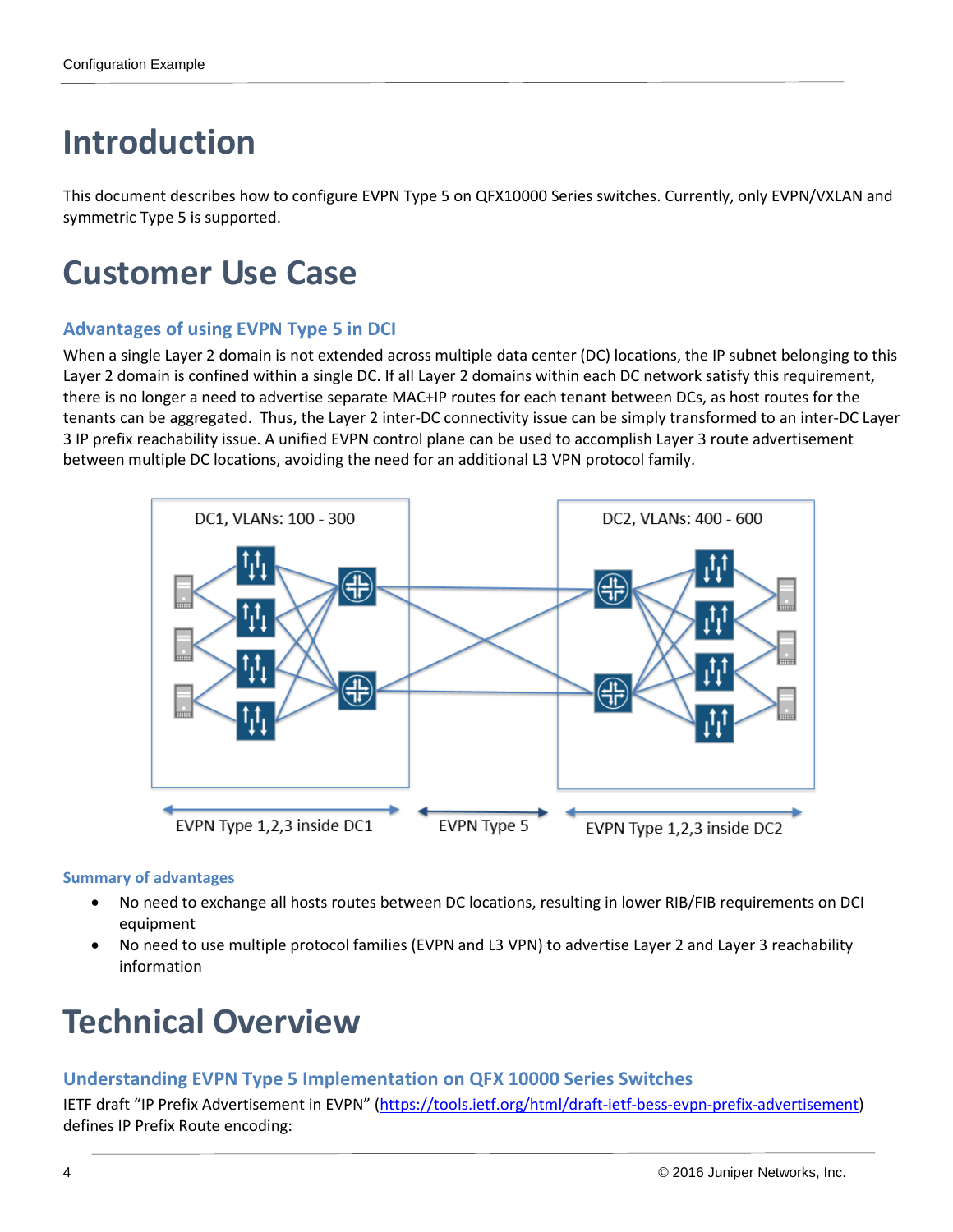

IETF draft "Integrated Routing and Bridging in EVPN" [\(https://tools.ietf.org/html/draft-ietf-bess-evpn-inter-subnet](https://tools.ietf.org/html/draft-ietf-bess-evpn-inter-subnet-forwarding)[forwarding\)](https://tools.ietf.org/html/draft-ietf-bess-evpn-inter-subnet-forwarding) defines two operational modes for inter-subnet forwarding in EVPN: symmetric and asymmetric.

In asymmetric mode, all packet processing associated with inter-subnet forwarding is done on the ingress network virtualization endpoint (NVE). Forwarding behavior at the egress NVE is similar to EVPN intra-subnet forwarding, i.e. it performs only a MAC address lookup. This explains why the mode is called "asymmetric"—the number of lookups is different on the ingress and egress NVEs. There are multiple ways of implementing asymmetric inter-subnet forwarding, however as it is not supported on QFX10000 Series switches there is no further detail about this mode in this document.

By contrast, "symmetric" mode performs an equal number of lookups—IP and MAC—on both the ingress and egress NVEs. Symmetric mode is also called the VRF-to-VRF model. In this scenario, for a given tenant (e.g., an IP-VPN service), an NVE has one MAC-VRF, which consists of multiple bridge domains (one bridge domain per VLAN). The MAC-VRFs on an NVE for a given tenant are associated with an IP-VRF corresponding to that tenant (or IP-VPN service) via their IRB interfaces. A globally unique VNI will be provisioned for each customer L3 VRF. The VNI will be used to identify the customer on each DC.



With symmetric mode, all received EVPN Type 5 routes will resolve over the BGP next hop. The overlay gateway address inside a Type 5 route will always be set to 0.0.0.0. Since VXLAN encapsulation requires an inner Ethernet header (inner MAC SA/DA), and since for inter-subnet traffic the source/destination host MAC addresses cannot be used, the ingress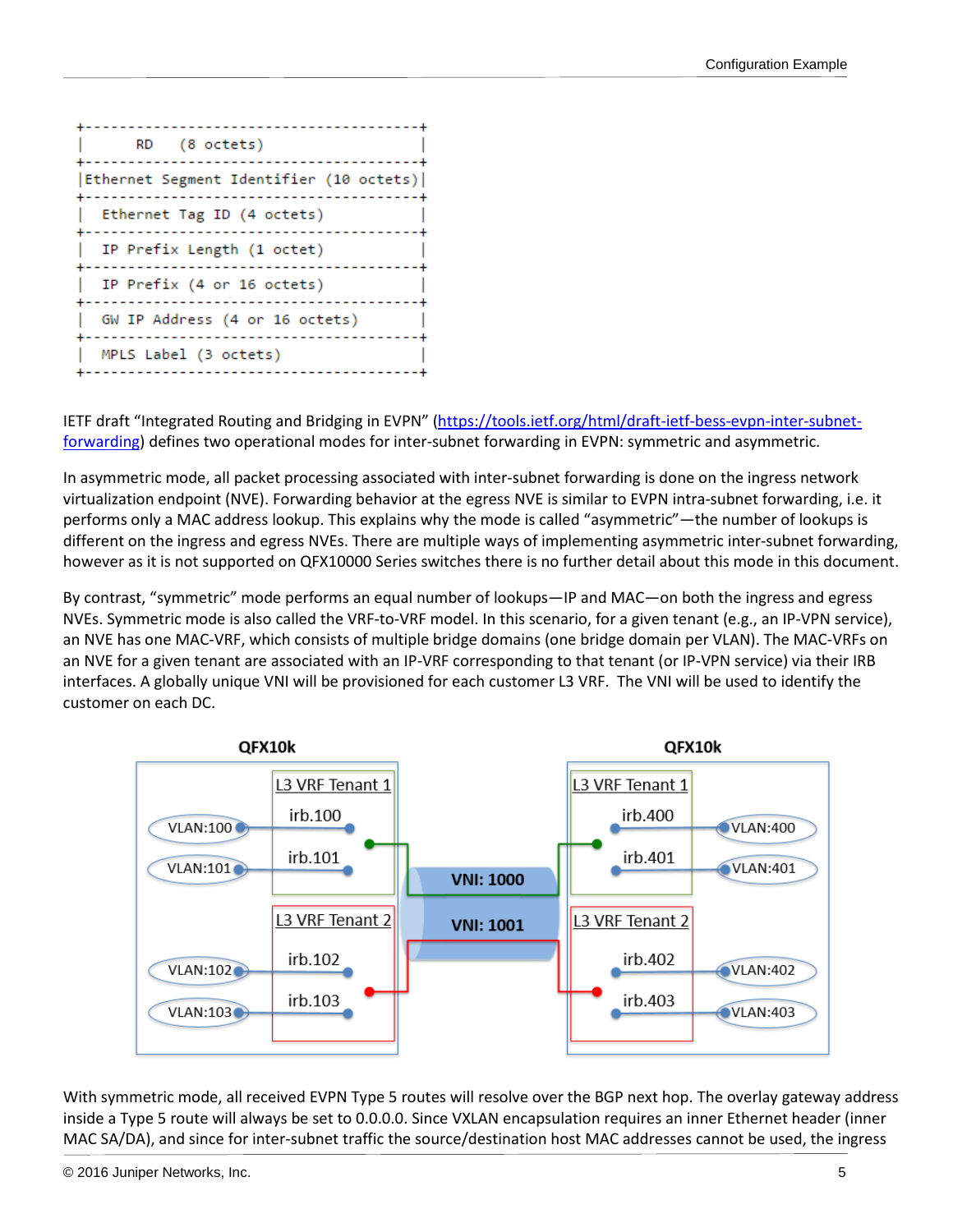NVE's MAC address (the "chassis MAC") is used as the inner MAC SA/DA. The NVE's MAC address is the device MAC address and it is common across all MAC-VRFs and IP-VRFs. This MAC address is advertised using a new EVPN BGP extended community called Router's MAC.

## <span id="page-5-0"></span>**Configuration Example: Configuring EVPN Type 5 on QFX10000 Series Switches**

#### <span id="page-5-1"></span>**Requirements**

- Two QFX10002 switches
- Junos OS release 15.1X53.D30

### <span id="page-5-2"></span>**Topology**



#### **Packet Flow**

- 1. 192.168.1.10 sends an ARP request to the local IRB address (192.168.1.254) on QFX10k-1.
- 2. QFX10k-1 replies with an ARP reply. The target MAC address is set to the local chassis MAC address (IRB-MAC1).
- 3. 192.168.1.10 sends an IP packet with Src IP: 192.168.1.10, Dst IP: 192.168.0.10, Dst MAC: IRB-MAC1
- 4. QFX10k-1 receives the packet on its IRB interface and does a lookup for 192.168.0/24. The next hop is QFX10k-2's IP address 10.10.10.26, which resolves over VNI 5000.
- 5. QFX10k-1 sets the inner L2 header Dst MAC address to **00:00:5E:00:53:48** (the chassis MAC address of QFX10k-2), and adds a VXLAN header with the VNI set to 5000.
- 6. QFX10k-2 receives the VXLAN-encapsulated packet. The VNI value 5000 tells QFX10k-2 to do an IP lookup in the L3 VRF.
- 7. QFX10k-2 sends an ARP request over the EVPN BUM tree (broadcast), or forwards the traffic according to the EVPN or local MAC database, if the end host's IP address already resolved.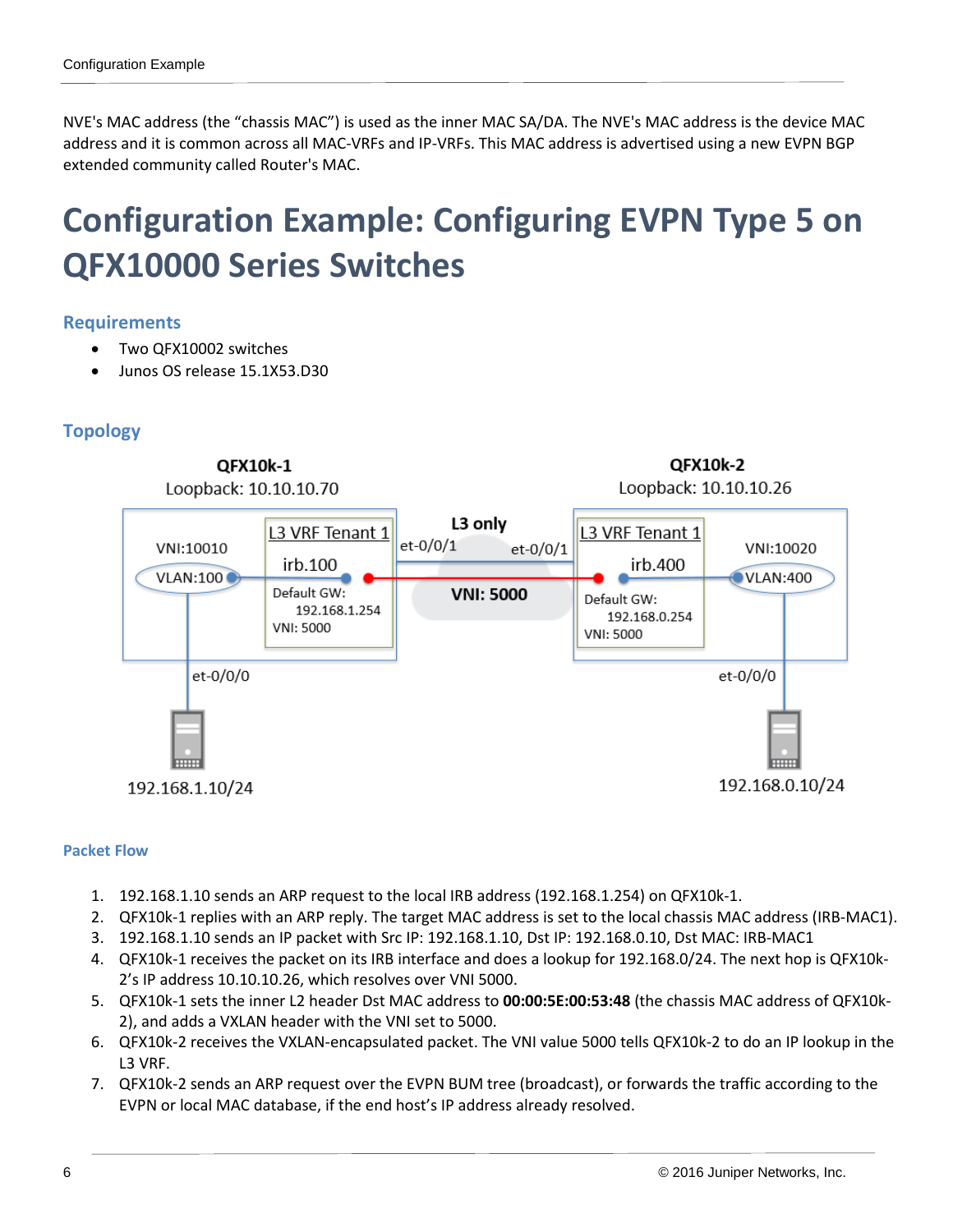#### <span id="page-6-0"></span>**Configuration**

**Step 1: Configure core, L2 access and IRB interfaces**

```
QFX10k-1
interfaces {
    et-0/0/1 {
       mtu 9192;
       unit 0 {
           family inet {
          address 10.0.0.1/24;
 }
 }
    }
    et-0/0/0 {
       unit 0 {
           family ethernet-switching {
               interface-mode trunk;
               vlan {
                  members all;
}<br>{}
 }
        }
    }
    irb {
       unit 100 {
           family inet {
           address 192.168.1.254/24;
 }
 }
    }
    lo0 {
       unit 0 {
           family inet {
               address 10.10.10.70/32 {
                  primary;
 }
 }
        }
       unit 1 {
           family inet {
               address 10.10.10.170/32 {
              primary;<br>}
}<br>{}
 }
       }
    }
}
```

```
QFX10k-2
interfaces {
    et-0/0/1 {
       mtu 9192;
       unit 0 {
           family inet {
           address 10.0.0.2/24;
 }
 }
    }
    et-0/0/0 {
       unit 0 {
           family ethernet-switching {
               interface-mode trunk;
               vlan {
                  members all;
}<br>{}
 }
 }
    }
    irb {
       unit 400 {
           family inet {
          address 192.168.0.254/24;
 }
 }
    }
    lo0 {
       unit 0 {
           family inet {
               address 10.10.10.26/32 {
              primary;<br>}
}<br>{}
 }
 }
       unit 1 {
           family inet {
               address 10.10.10.126/32 {
              primary;<br>}
}<br>{}
 }
       }
    }
```
}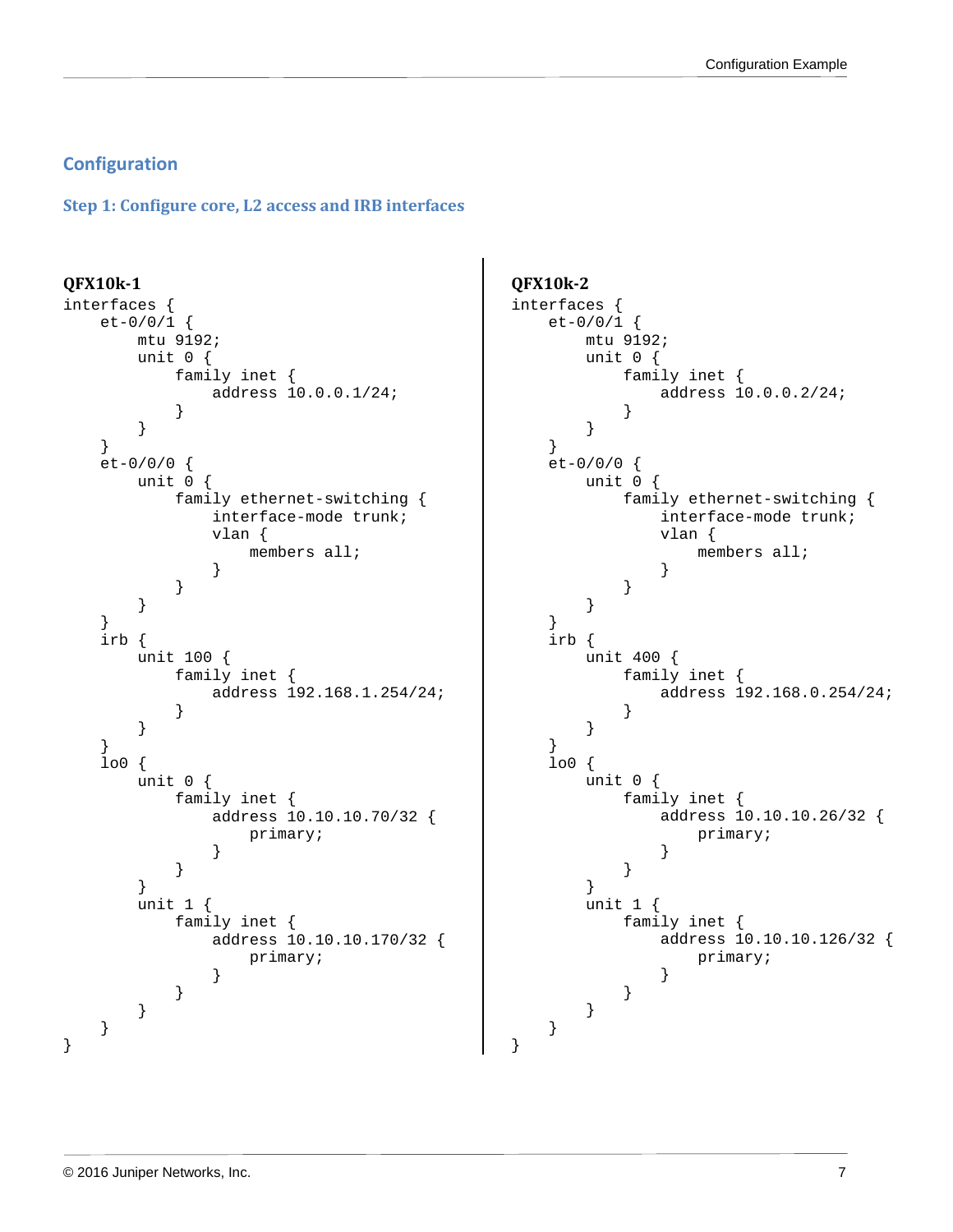#### **Step 2: Configure OSPF, BGP, EVPN and AS number**

```
QFX10k-1
protocols {
     bgp { 
         group interop {
             type internal;
             local-address 10.10.10.70;
             family evpn {
            signaling;<br>}
 }
        neighbor 10.10.10.26;<br>}
 }
     }
     ospf {
         area 0.0.0.0 {
             interface all {
            interface-type p2p;
 }
             interface em0.0 {
                 disable;
 }
 }
     }
     evpn {
         encapsulation vxlan;
         multicast-mode ingress-replication;
     }
}
routing-options {
     router-id 10.10.10.70;
     autonomous-system 300;
}
                                                     QFX10k-2
                                                     protocols {
                                                          bgp { 
                                                              group interop {
                                                                  type internal;
                                                                   local-address 10.10.10.26;
                                                                  family evpn {
                                                                       signaling;
                                                      }
                                                             neighbor 10.10.10.70;<br>}
                                                      }
                                                          }
                                                          ospf {
                                                              area 0.0.0.0 {
                                                                   interface all {
                                                                       interface-type p2p;
                                                      }
                                                                   interface em0.0 {
                                                                  disable;
                                                      }
                                                     \left\{\begin{array}{ccc} & & \\ & & \end{array}\right\} }
                                                          evpn {
                                                              encapsulation vxlan;
                                                              multicast-mode ingress-replication;
                                                          }
                                                     }
                                                     routing-options {
                                                          router-id 10.10.10.26;
                                                          autonomous-system 300;
                                                     }
```
#### **Step 3: Configure switch-options**

On QFX10000 Series switches, there is only one virtual-switch instance. This means that all 4096 VLANs belong to this virtual-switch. The VTEP source interface must be configured to use lo0.0. The vrf-target under switch-options is used only for EVPN Type 1 routes (multi-homed segments).

#### **QFX10k-1**

```
switch-options {
     vtep-source-interface lo0.0;
    route-distinguisher 10.10.10.70:1;
    vrf-target target:300:1001;
}
```
#### **QFX10k-2**

```
switch-options {
     vtep-source-interface lo0.0;
    route-distinguisher 10.10.10.26:1;
    vrf-target target:300:1001;
}
```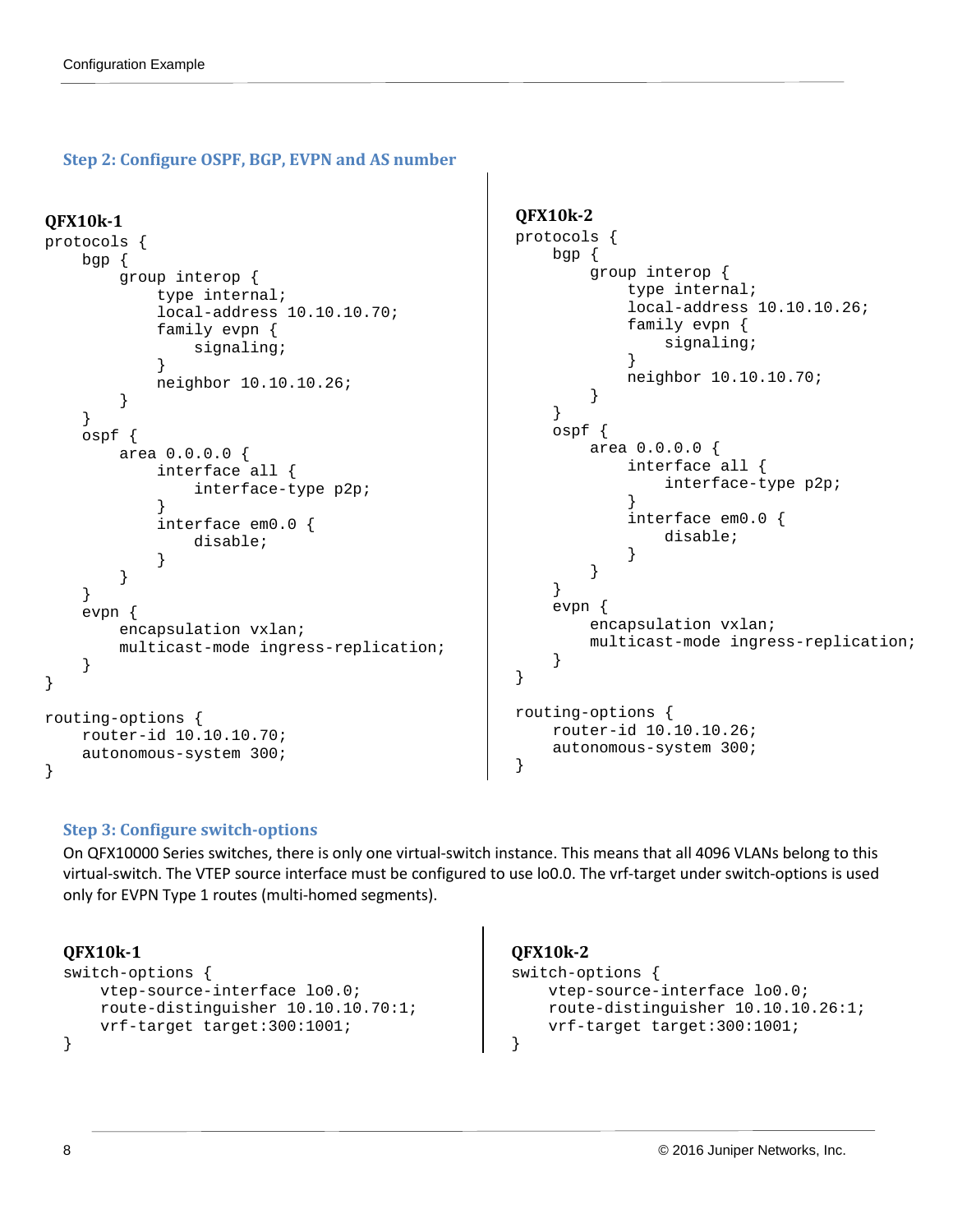#### **Step 4: Configure L2 VLANs/VNIs mapping**

#### **QFX10k-1**

```
vlans {
     bd100 {
         vlan-id 100;
         l3-interface irb.100;
         vxlan {
             vni 10010;
        ingress-node-replication;<br>}
 }
     }
}
```
### **QFX10k-2**

```
vlans {
     bd400 {
         vlan-id 400;
         l3-interface irb.400;
         vxlan {
             vni 10020;
        ingress-node-replication;<br>}
 }
     }
}
```
#### **Step 5: Configure VRF-to-VRF for EVPN Type 5**

#### **QFX10k-1**

```
routing-instances {
    TYPE5 {
        instance-type vrf;
        interface lo0.1;
        interface irb.100;
        route-distinguisher 10.10.10.70:5000;
        vrf-target target:300:5000;
        protocols {
            evpn {
                ip-prefix-support {
                    forwarding-mode symmetric;
                   encapsulation vxlan;
                   vni 5000;
 }
 }
 }
    }
}
```
#### **QFX10k-2**

}

```
routing-instances {
    TYPE5 {
         instance-type vrf;
        interface lo0.1;
        interface irb.400;
        route-distinguisher 10.10.10.26:5000;
        vrf-target target:300:5000;
        protocols {
            evpn {
                ip-prefix-support {
                    forwarding-mode symmetric;
                   encapsulation vxlan;
                   vni 5000;
 }
 }
        }
    }
```